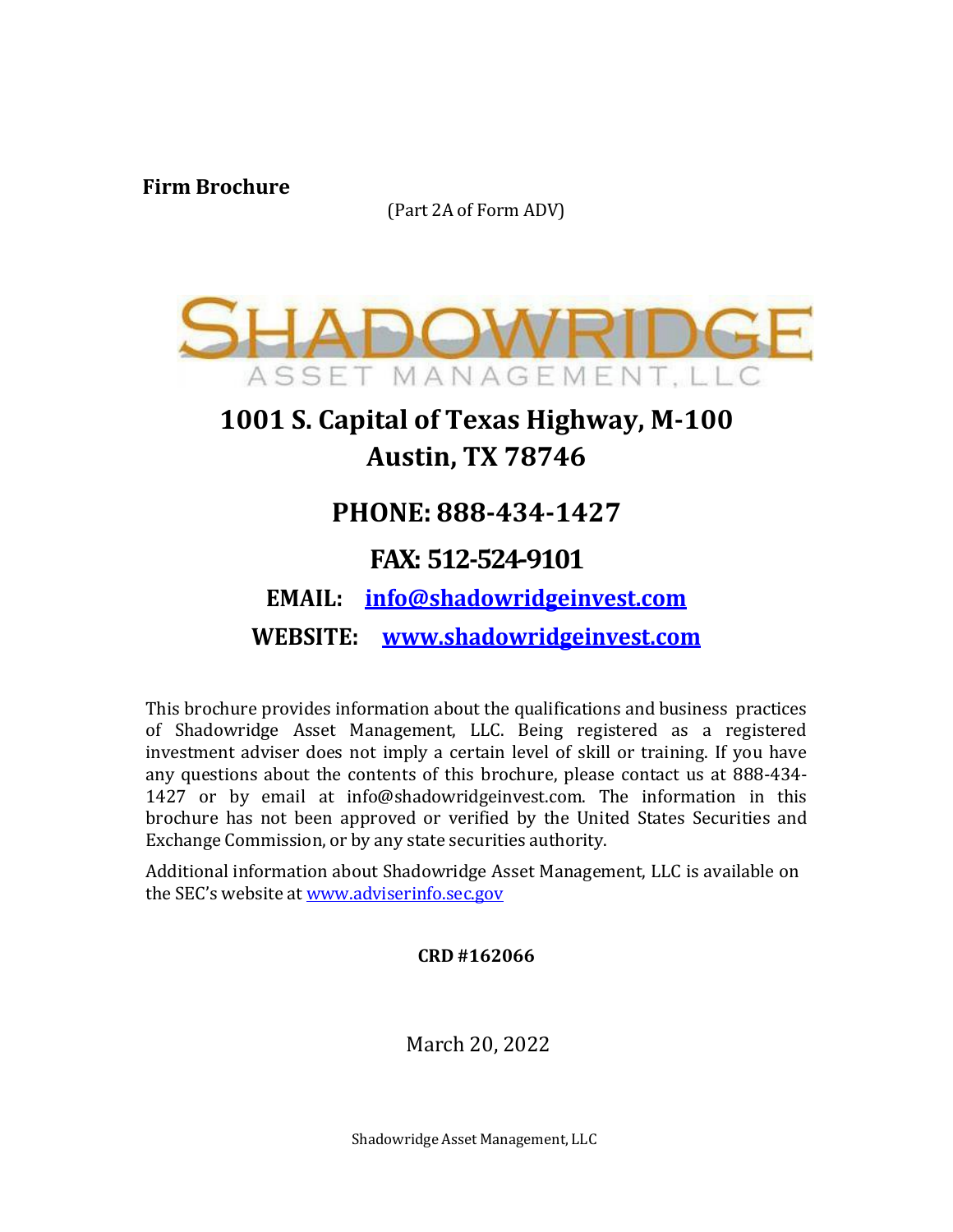# <span id="page-1-0"></span>**Item 2: Material Changes**

#### <span id="page-1-1"></span>**Annual Update**

The Material Changes section of this brochure will be updated annually or when material changes occur since the previous release of the Firm Brochure.

#### <span id="page-1-2"></span>**Material Changes since the Last Update**

Since the last update on April 13, 2021, the following material changes have been made:

- Item 10 was updated to reflect Shadowridge's affiliation with a commodity pool operator, Shadowridge Capital, LLC.
- Item 10 and 11 were updated to reflect the conflict of interest disclosure regarding Ryan Redfern's financial material interest.
- Item 6 and 19 were updated to reflect that Shadowridge does not charge performance based fees.

#### <span id="page-1-3"></span>**Full Brochure Available**

This Firm Brochure being delivered is the complete brochure for the Firm.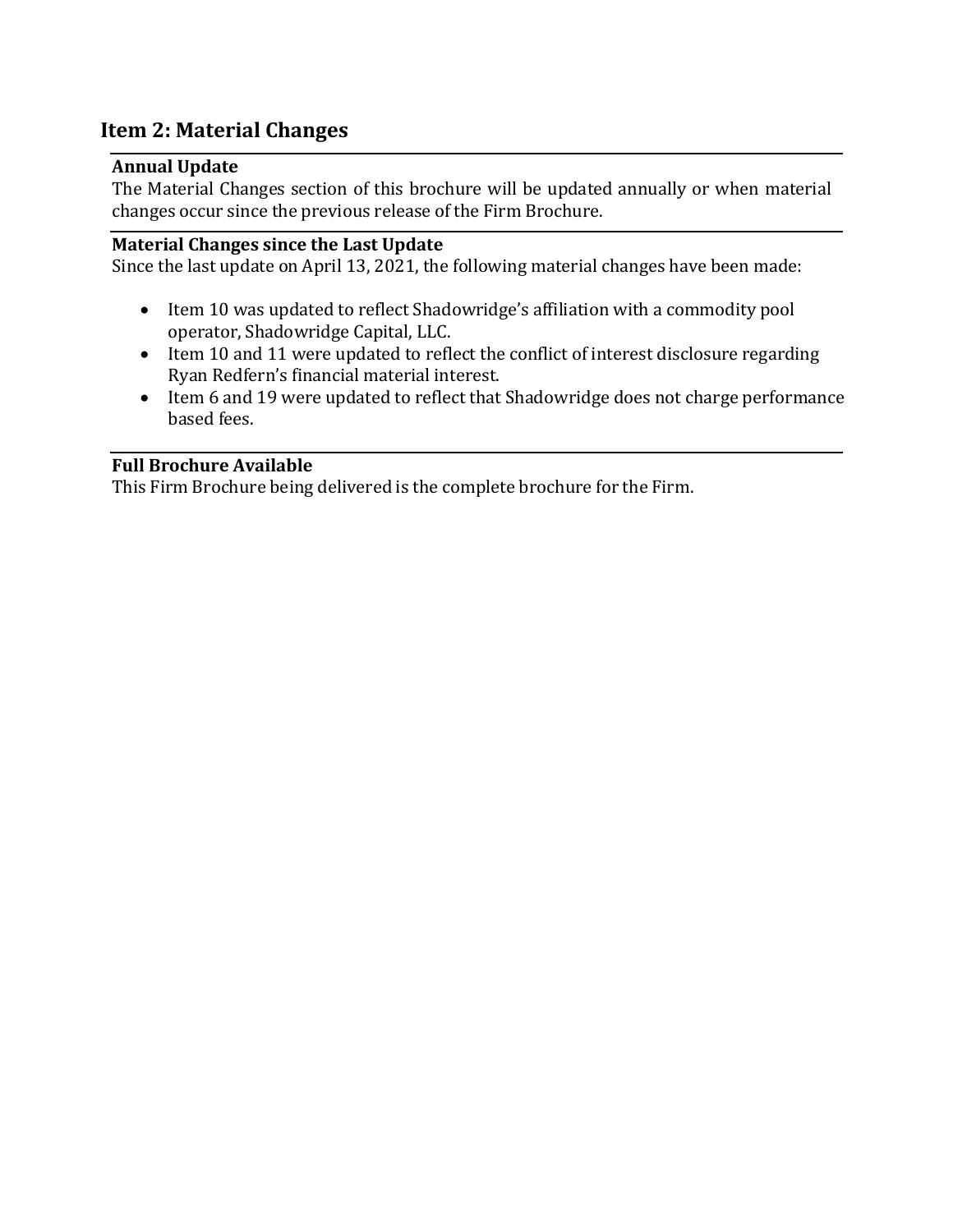# **Item 3: Table of Contents** Form ADV - Part 2A - Firm Brochure

<span id="page-2-0"></span>

| Item 8: Methods of Analysis, Investment Strategies and Risk of Loss 8 |  |
|-----------------------------------------------------------------------|--|
|                                                                       |  |
|                                                                       |  |
|                                                                       |  |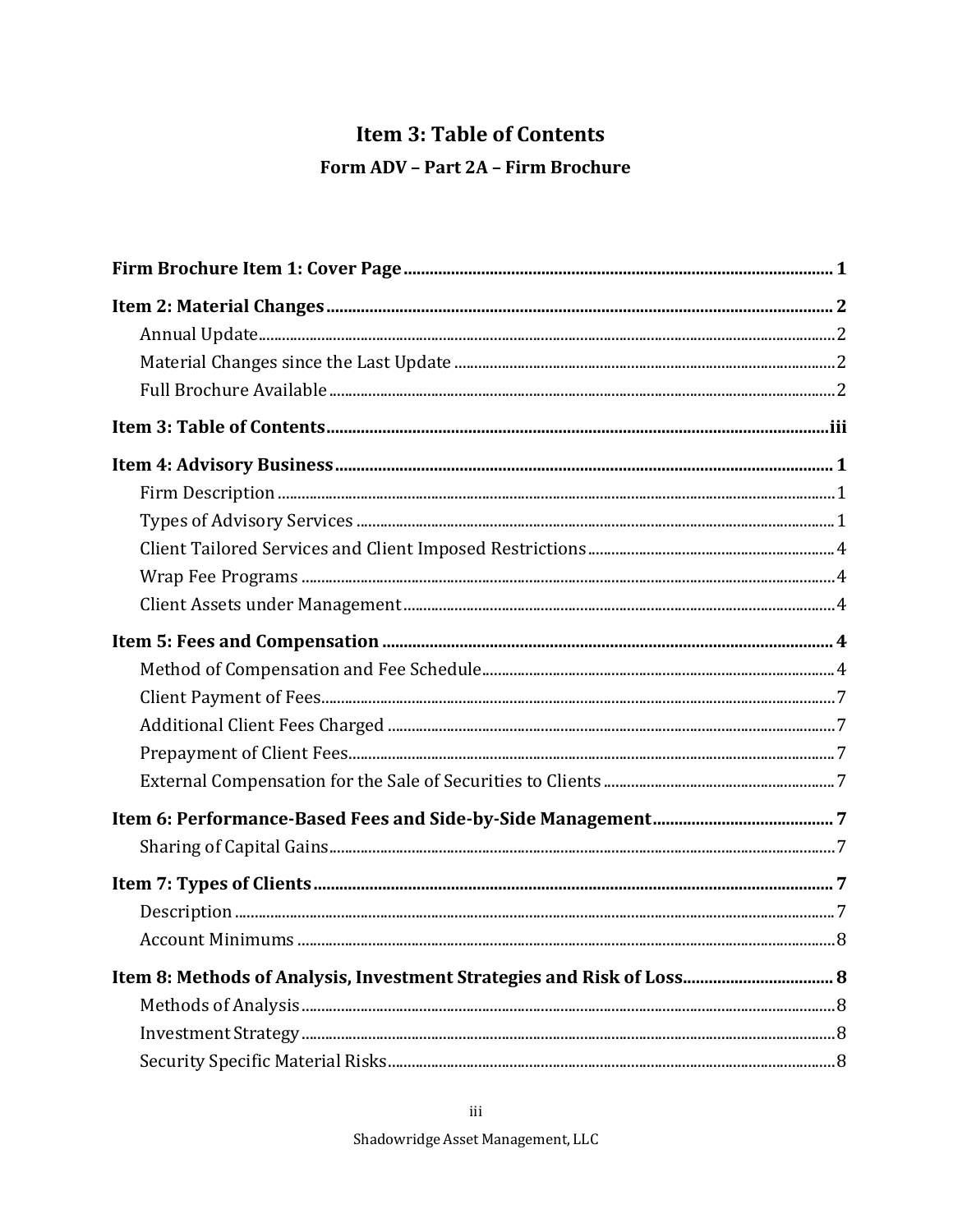| Material Relationships Maintained by this Advisory Business and Conflicts of Interest 9 |
|-----------------------------------------------------------------------------------------|
| Recommendations or Selections of Other Investment Advisors and Conflicts of Interest 10 |
| Item 11: Code of Ethics, Participation or Interest in Client Transactions and Personal  |
|                                                                                         |
| Investment Recommendations Involving a Material Financial Interest and Conflict of      |
| Advisory Firm Purchase of Same Securities Recommended to Clients and Conflicts of       |
| Client Securities Recommendations or Trades and Concurrent Advisory Firm Securities     |
|                                                                                         |
|                                                                                         |
|                                                                                         |
|                                                                                         |
| Schedule for Periodic Review of Client Accounts or Financial Plans and Advisory         |
|                                                                                         |
|                                                                                         |
|                                                                                         |
| Economic Benefits Provided to the Advisory Firm from External Sources and Conflicts     |
|                                                                                         |
|                                                                                         |
|                                                                                         |
|                                                                                         |
|                                                                                         |
|                                                                                         |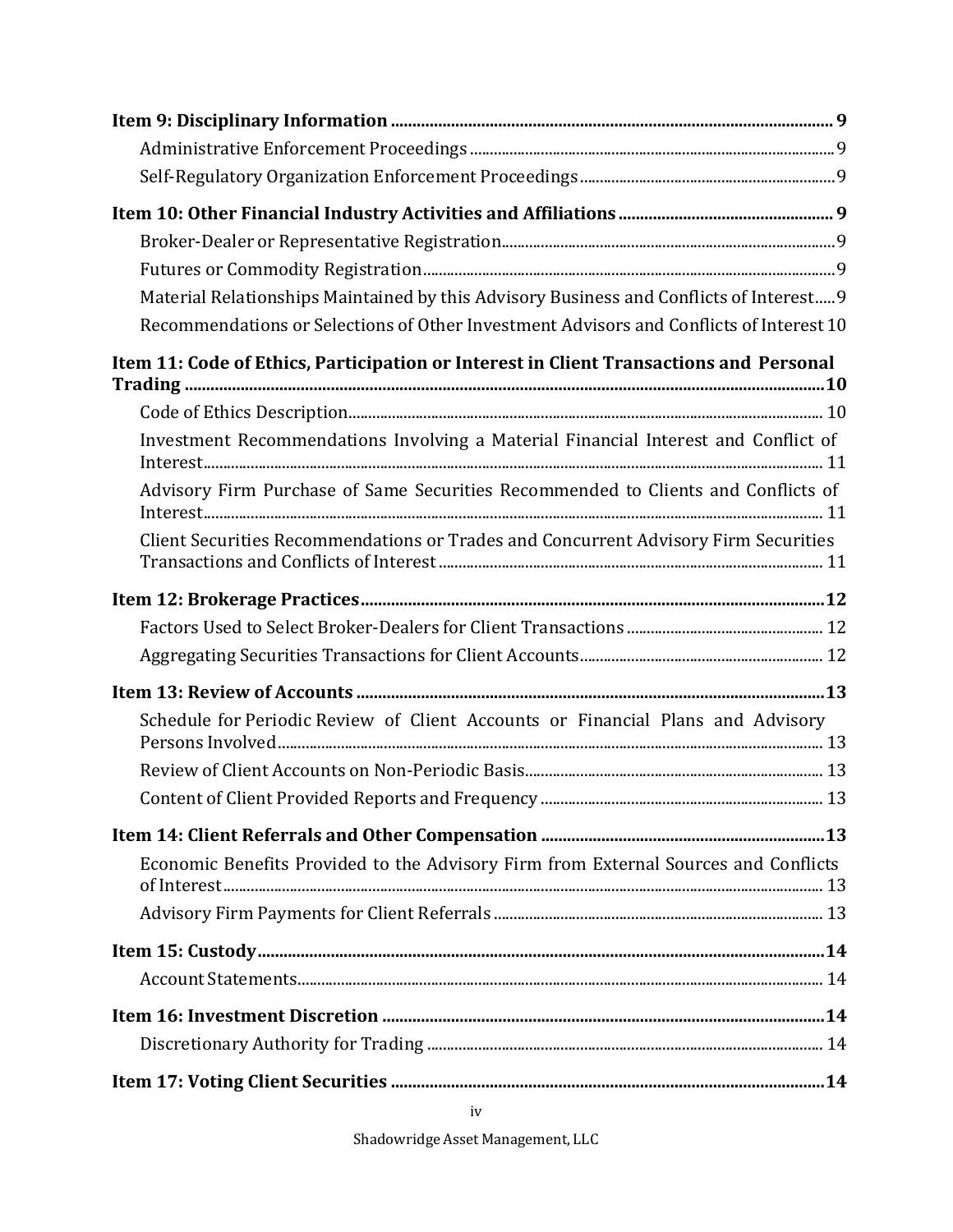| Financial Conditions Reasonably Likely to Impair Advisory Firm's Ability to Meet |  |
|----------------------------------------------------------------------------------|--|
|                                                                                  |  |
|                                                                                  |  |
|                                                                                  |  |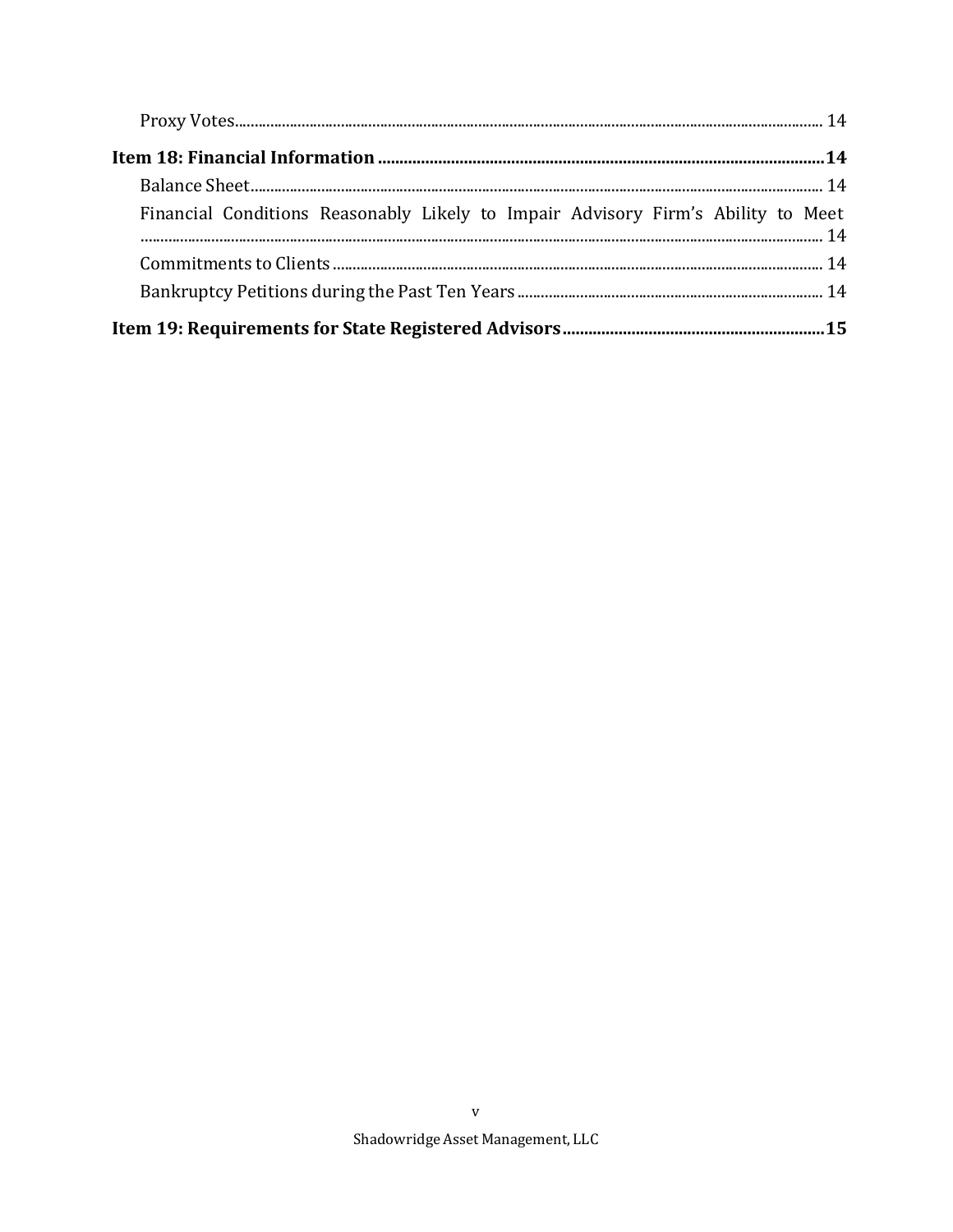# <span id="page-5-0"></span>**Item 4: Advisory Business**

#### <span id="page-5-1"></span>**Firm Description**

Shadowridge Asset Management, LLC ("Shadowridge") was founded in 2012. Ryan C. Redfern is the 100% owner and Managing Member.

Shadowridge is a fee based investment management firm. The firm does not sell fixed annuities, insurance, stocks, bonds, mutual funds, limited partnerships, or other commissioned products. The firm's Managing Member is an independent insurance agent and may receive commissions for selling insurance products.

Shadowridge does not act as a custodian of client assets.

An evaluation of each client's initial situation is provided to the client, often in the form of a net worth statement or risk analysis. Periodic reviews are also communicated to provide reminders of the specific courses of action that need to be taken. More frequent reviews occur but are not necessarily communicated to the client unless immediate changes are recommended.

Other professionals (e.g., lawyers, accountants, insurance agents, etc.) are engaged directly by the client on an as-needed basis. Conflicts of interest will be disclosed. Under California Code of Regulations ("CCR") Section 260.238(k), Shadowridge, its representatives or any of its employees will disclose to the clients all material conflicts of interest.

#### <span id="page-5-2"></span>**Types of Advisory Services**

Shadowridge provides investment supervisory services, also known as asset management services through consultations.

#### ASSET MANAGEMENT

Shadowridge offers discretionary direct asset management services to advisory clients. Shadowridge will offer clients ongoing portfolio management services through determining individual investment goals, time horizons, objectives, and risk tolerance. Investment strategies, investment selection, asset allocation, portfolio monitoring and the overall investment program will be based on the above factors. The client will authorize Shadowridge discretionary authority to execute selected investment program transactions as stated within the Investment Advisory Agreement.

When deemed appropriate, Shadowridge may hire sub-advisors to manage all or a portion of the assets in the client account. Shadowridge has full discretion to hire and fire sub-advisors as they deem suitable. Sub-advisors will maintain the models or investment strategies agreed upon between Sub-advisor and Shadowridge. Sub-advisors execute all trades on behalf of Shadowridge in client accounts. Shadowridge will be responsible for the overall direct relationship with the client. Shadowridge retains the authority to terminate the Sub-advisor relationship at Shadowridge's discretion.

#### 403(b) Plan and ORP MANAGEMENT

Shadowridge offers discretionary direct asset management services to 403(b) advisory clients. A 403(b) plan, also known as a tax-sheltered annuity (TSA) plan, is a retirement plan for certain employees of public schools, employees of certain tax-exempt organizations, and certain ministers. ORP is available as an alternative to the Teacher Retirement System for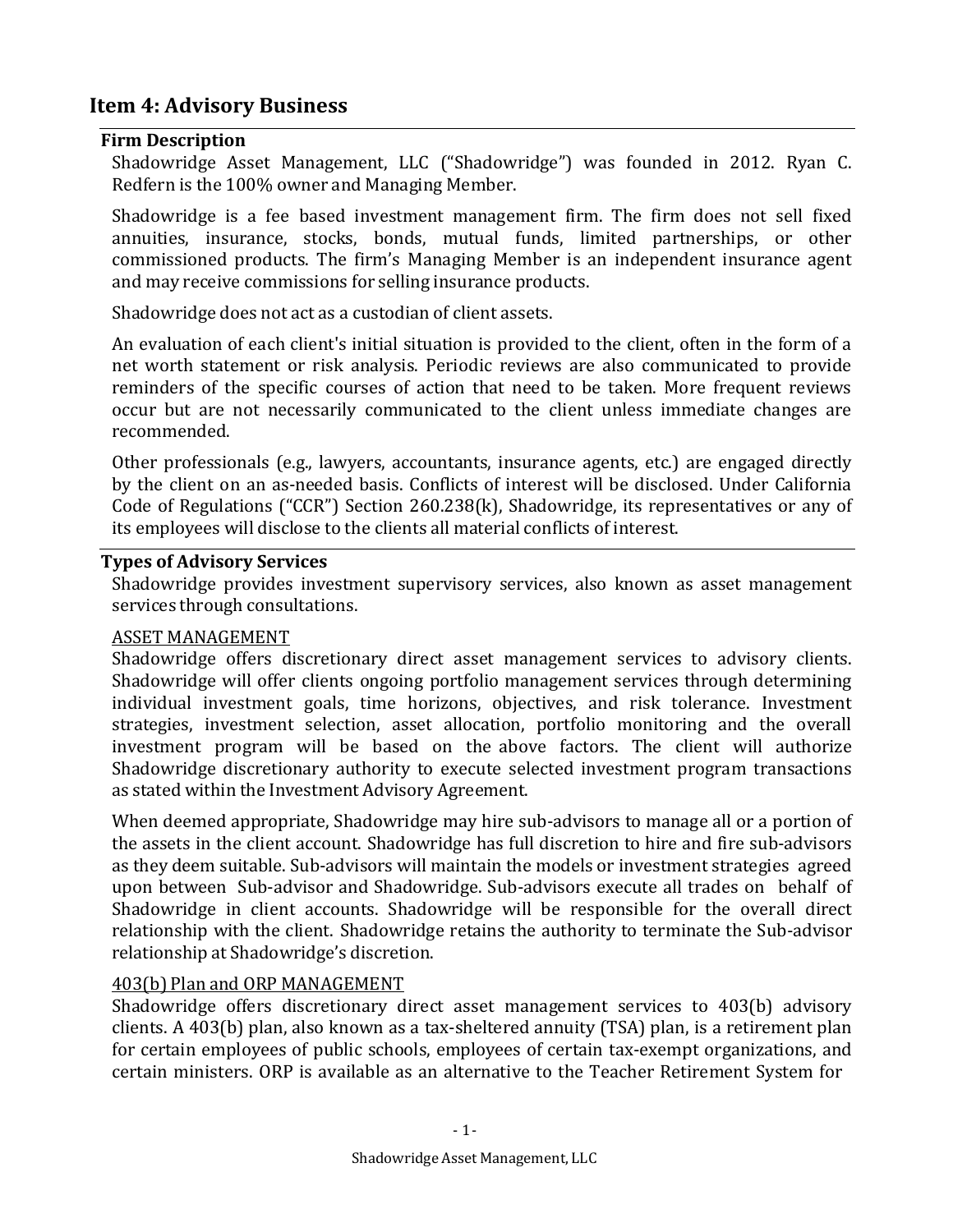full-time faculty, librarians and certain administrators and professionals employed by Texas public institutions of higher education.

#### SEI Managed Accounts Solutions

Shadowridge offers discretionary management services through a program sponsored by SEI Investments Management Corp (SIMC). SIMC has developed a standard managed account solutions ("MAS") program, which includes SEI's distribution focused strategies, an integrated managed account solutions providing a tax overlay service ("Tax Management"), and Goals Based Investing managed account solutions, consisting of MAS and Tax Management portfolios invested in accordance with SEI's goals-based investment solutions and, may, in the future, develop additional managed account solutions (collectively, the "Managed Account Solutions"). Under this program, SIMC acts as a co-investment advisor to the Investor, along with Shadowridge, pursuant to a tri-party investment management agreement executed among SIMC, Shadowridge and each Investor investing assets into the Managed Account Solutions (the "Tri-party Agreement"). For each Managed Account Solutions, SIMC is responsible for developing managed account portfolios designed to be invested in accordance with a stated investment objective (the "Managed Account Portfolios"). For each Managed Account Portfolio, other than the Managed Account Portfolios implementing distribution-focused strategies (the "DFS Portfolios"), SIMC is solely responsible for screening, reviewing and selecting the various money managers and/or individual mutual funds and Other Assets available for selection by Advisors and their Investors designed to meet the specific Managed Account Portfolio's stated investment objective or goal. For each DFS Portfolio, SIMC is responsible for selecting the SEI Funds and/or Other Assets underlying each DFS Portfolio and actively managing each Investor Account invested in a DFS Portfolio in accordance with the portfolio's investment objectives.

## SEI Mutual Fund Models Program and SEI Funds

Shadowridge offers discretionary management services through a program sponsored by SEI Investments Management Corp (SIMC). SIMC has developed various model mutual fund asset allocation portfolios (the "Mutual Fund Models") designed to be invested in accordance with a stated investment objective or goal (the "Mutual Fund Models Program"). SIMC currently develops its Mutual Fund Models through two underlying programs, described in various SEI literature as either SEI's Institutional Mutual Fund models or SEI's Goals Based Investing models and, may in the future, develop additional mutual fund model programs. Each Mutual Fund Model's underlying portfolio allocation is generally comprised exclusively of mutual funds in the SEI family of funds ("SEI Funds"), which are each advised by SIMC. Pursuant to the Mutual Fund Models Program, SEI will make available its various Mutual Fund Models to Shadowridge who, in turn, may assist Investors in determining into which Mutual Fund Models to invest their assets.

#### FINANCIAL PLANNING

Shadowridge offers four options of Financial Planning for a fixed fee described in Item 5 of this brochure. Financial Plans are completed and delivered inside of six months of signing the agreement. The period of engagement for follow up phone calls is one year (12 months) from the date of signing the agreement. The planning options for services are as follows:

#### *Focused Financial Goal*

- Goals and Values Discovery Meeting
- Assessment of current financial situation and commitments
- Identify "red flag" areas to address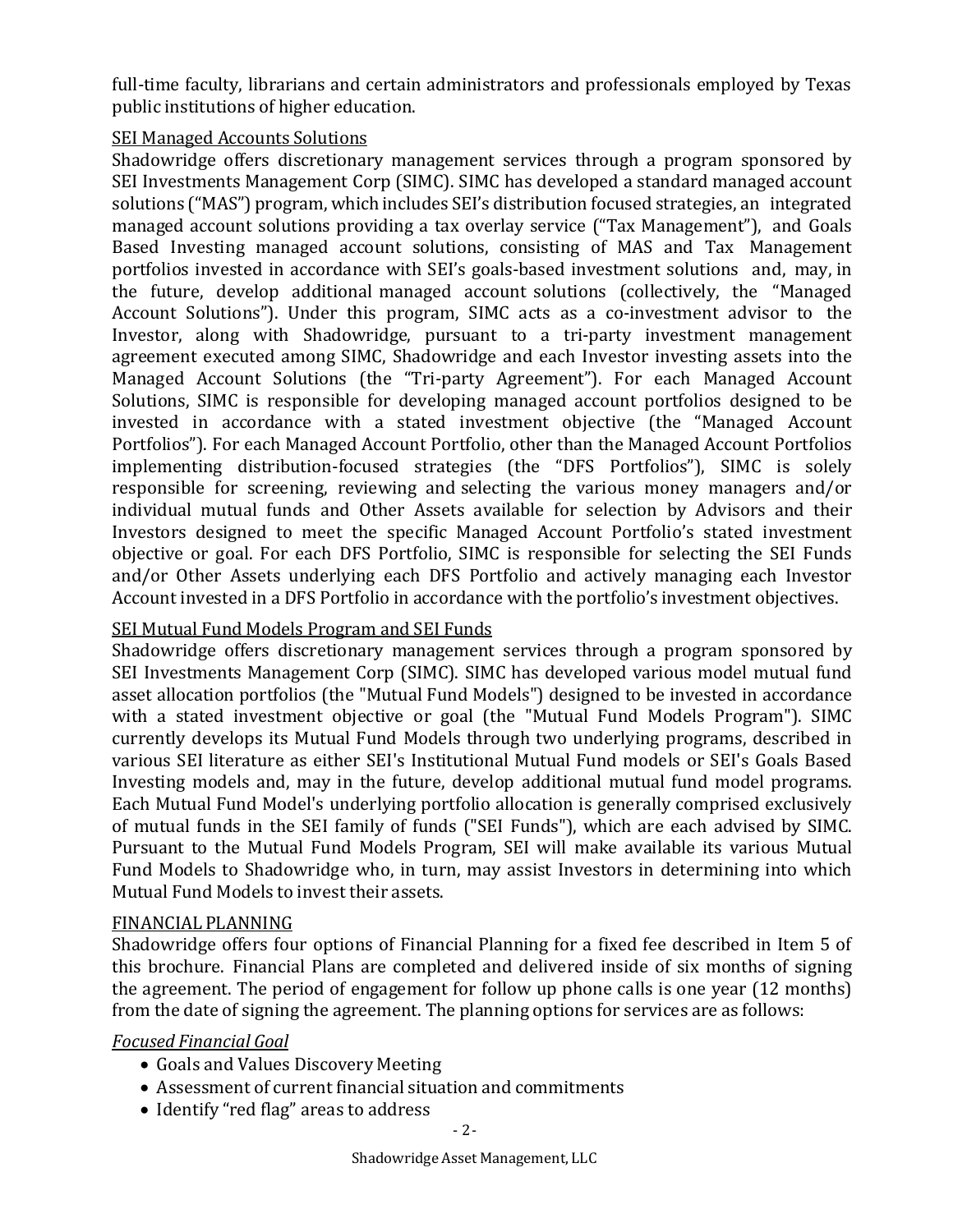- Analysis of 1 Financial Goal:
	- o Identify realistic strategies and present recommended course of action
- 6-month checkup phone call

# *Financial Planning & Organization*

- Goals and Values Discovery Meeting
- Analysis of the following areas:
	- o CashReserve
	- o Debt Analysis
	- o Net Worth Summary
	- o Employee Benefits Recommendations
	- o Social Security Maximization
	- o Tax Reduction Opportunities
	- o Investment Risk Assessment
	- o Investment Allocation Strategies
- Personal Financial Goal Plan including Recommendations and Action Items
- Ouarterly Checkup phone call

## *Advanced Financial Design*

- Goals and Values Discovery Meeting
- Analysis of the following areas:
	- o CashReserve
	- oDebt Analysis
	- o Net Worth Summary
	- oEmployee Benefits Recommendations
	- $\circ$  Social Security Maximization
	- o Tax Reduction Opportunities
	- o Investment Risk Assessment
	- o Investment Allocation Strategies
	- o Insurance Review (life, disability, long term care)
	- oEstate Planning Risks
	- oLegacy Design
- Ongoing progress analysis
- Personal Financial Goal Plan
- Quarterly checkup phone call and any additional meetings as necessary

If a conflict of interest exists between the interests of the investment advisor and the interests of the client, the client is under no obligation to act upon the investment advisor's recommendation. If the client elects to act on any of the recommendations, the client is under no obligation to effect the transaction through Shadowridge.

## FINANCIALCONSULTING

Financial consulting services will be offered for general consulting. These services may include but are not limited to a thorough review of applicable topics including but not limited to Budget Planning, Business Exit Planning, Cash Flow Analysis, College/Education Planning, Debt Management Planning, Divorce Planning, Insurance Planning, Investment Planning, Legacy Planning, Major Purchase Planning, Personal Financial Planning, Retirement Planning, Succession Planning, and Tax Planning.

Financial consultations will be completed and delivered inside of thirty (30) days.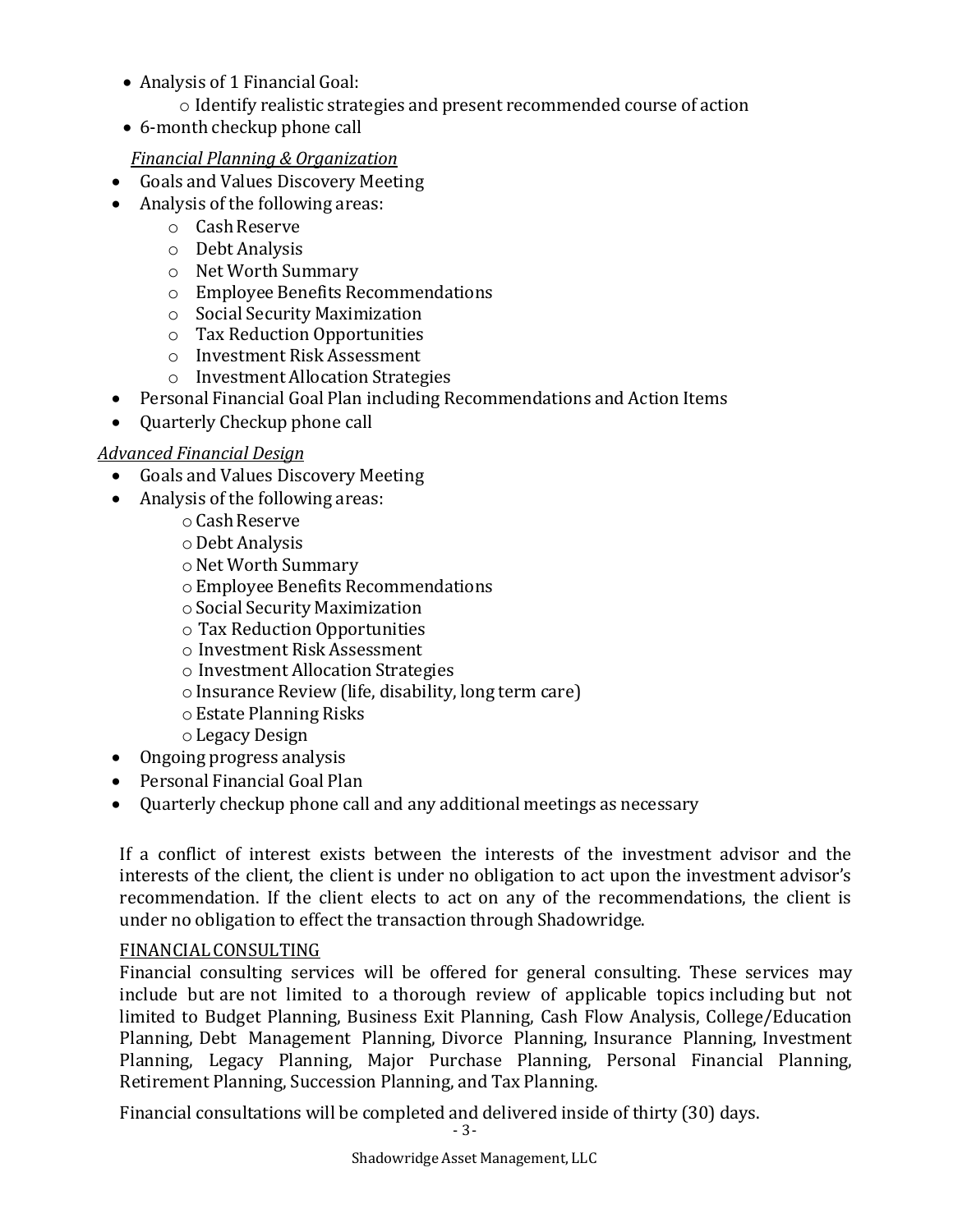### SUB‐ADVISED SEPARATELY MANAGED ACCOUNTS (SMA)

Shadowridge provides investment management services to unaffiliated independent investment advisors contractually engaged by Shadowridge (collectively referred to as "Introducing Advisors"). Under these arrangements, each account is held at an unaffiliated brokerage firm or custodian, and is registered to the person, persons, or other entity listed on that firm's new account forms. All securities are owned directly by the account's registered owner or owners. Shadowridge directs the investment of the securities in the account under a limited power of attorney granted to Shadowridge by the client. The Introducing Advisor receives a fee disclosed from the client and compensates Shadowridge from this fee. Shadowridge does not receive compensation from the client.

#### <span id="page-8-0"></span>**Client Tailored Services and Client Imposed Restrictions**

The goals and objectives for each client are documented in our client files. Investment strategies are created that reflect the stated goals and objective. Clients may impose restrictions on investing in certain securities or types of securities.

Agreements may not be assigned without written client consent.

#### <span id="page-8-1"></span>**Wrap Fee Programs**

Shadowridge does not sponsor any wrap fee programs.

#### <span id="page-8-2"></span>**Client Assets under Management**

As of December 31, 2021, Shadowridge had approximately \$104,132,435 in client assets under management on a discretionary basis and \$1,071,278 in client assets under management on a non-discretionarybasis.

## <span id="page-8-3"></span>**Item 5: Fees and Compensation**

#### <span id="page-8-4"></span>**Method of Compensation and Fee Schedule**

Shadowridge bases its fees on a percentage of assets under management. Clients may terminate advisory services with thirty (30) days written notice. Client shall be given thirty (30)days prior written notice of any increase in fees, and client will acknowledge, in writing, any agreement of increase in said fees.

#### ASSET MANAGEMENT

Shadowridge offers discretionary direct asset management services to advisory clients. \*Fees for these services will be based on a percentage of Assets Under Management as follows:

| <b>Assets Under Management</b> | <b>Base Annual Fee</b> | <b>Plus</b>                      |
|--------------------------------|------------------------|----------------------------------|
| $$0 - $250,000$                | \$0                    | 2.50% of assets                  |
| \$250,001 - \$500,000          | \$6,250                | 1.50% of amount over \$250,000   |
| \$500,001 - \$1,000,000        | \$10,000               | 1.00% of amount over \$500,000   |
| \$1,000,001 - \$3,000,000      | \$15,000               | 0.85% of amount over \$1,000,000 |
| \$3,000,001 - \$5,000,000      | \$32,000               | 0.75% of amount over \$3,000,000 |
| $$5,000,001+$                  | \$47,000               | 0.60% of amount over \$5,000,000 |

\*Fee schedule for clients obtained after 09/2020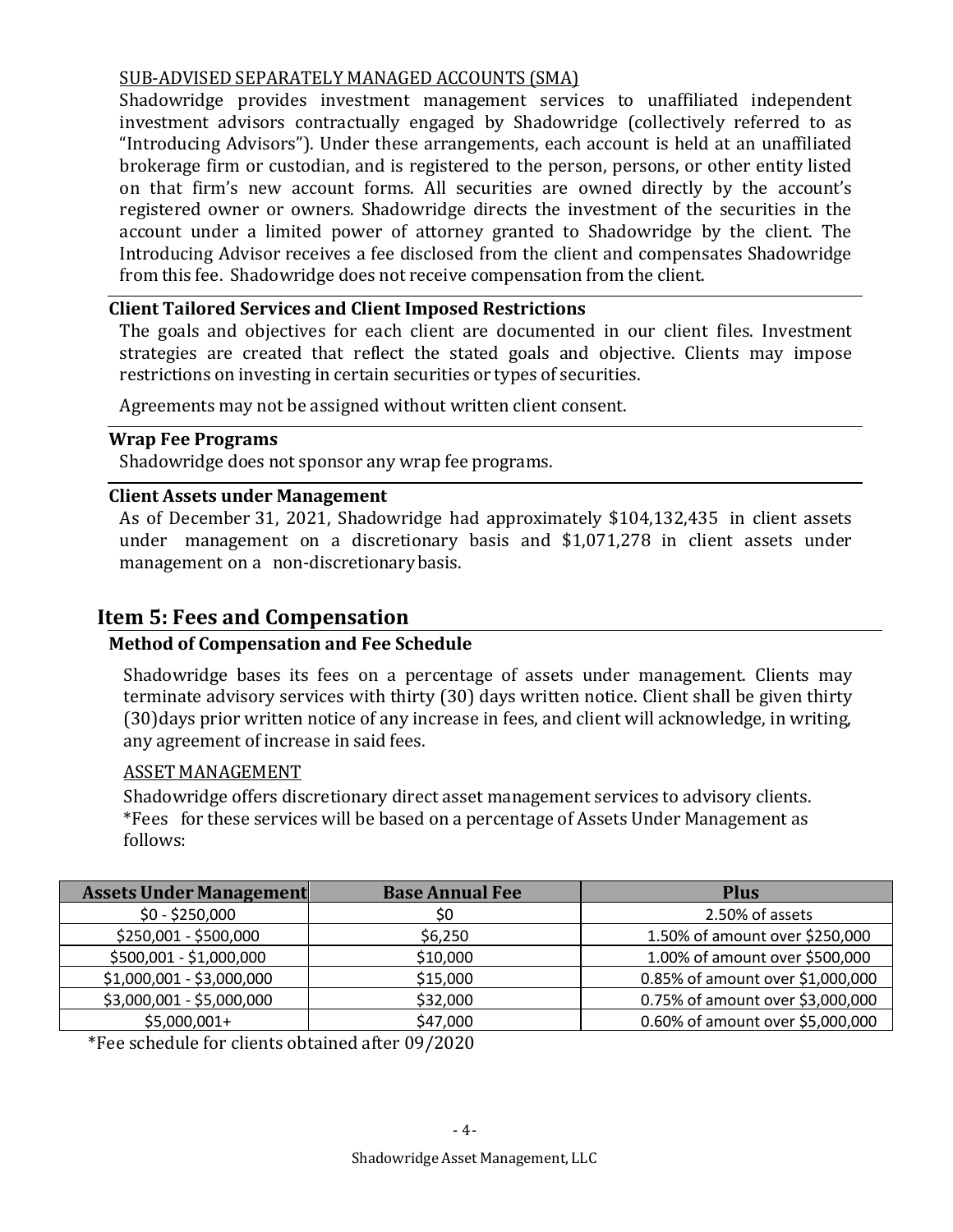The annual fee may be negotiable and may be reduced for combined household accounts. Accounts within the same household may be combined for a reduced fee. Fees are payable quarterly in arrears and calculated based on the average daily balance of the account(s) during the quarter. Quarterly advisory fees deducted from the clients account by the custodian will be reflected on the quarterly statement and in the invoice provided to the client by Shadowridge. Clients may terminate their account within five (5) business days of signing the Investment Advisory Contract for a full refund. Clients may terminate advisory services with thirty (30) days written notice. Client shall be given thirty (30) days prior written notice of any increase in fees, and the client will acknowledge, in writing, their agreement to the increase in fees. If the agreement is terminated during any given quarter, Shadowridge will be entitled to a pro rata fee for the days service was provided in the final quarter.

If Shadowridge hires a sub-advisor, there is no additional cost to the client. The fees to the subadvisor will be paid by Shadowridge from the fees they charge the client.

#### 403(b) PLAN MANAGEMENT

Shadowridge offers discretionary direct asset management services to 403(b) and ORP advisory clients. Fees for these services are 1.25 % of Assets Under Management.

| <b>Assets Under Management</b> | <b>Maximum Annual Fee</b> | <b>Monthly Fee</b> |
|--------------------------------|---------------------------|--------------------|
| All account values             | 1.25%                     | .1042%             |

Fees are payable monthly in arrears and calculated based on the balance of the account(s) at the end of the month. Monthly advisory fees deducted from the clients account by the custodian will be reflected on the custodial statement and in the invoice provided to the client by Shadowridge. Clients may terminate their account within five (5) business days of signing the Investment Advisory Contract for a full refund. If the agreement is terminated during any given month, Shadowridge will be entitled to a pro rata fee for the days service was provided in the final month.

SEI Investment Management Corporation (SIMC) Managed Account Solutions (MAS) and SEI Mutual Fund Models Program (SEI Funds)

For the SEI Managed Account Solutions program Shadowridge charges an annual investment advisory fee based on the total assets under management as follows:

Fees are based on the assets under management. The annual fee is negotiable and may be reduced for combined household accounts. Custodial fees, if any, are charged separately by the custodian. Shadowridge has a minimum account requirement of \$10,000, but clients with lesser assets may be accepted at the firm discretion.

| <b>Assets Under Management</b> | <b>Maximum Annual Fee</b> | <b>Quarterly Fee</b> |
|--------------------------------|---------------------------|----------------------|
| $$0 - $500,000$                | 1.50%                     | 0.3750%              |
| $$500,001 - $1,000,000$        | 1.25%                     | 0.3125%              |
| $$1,000,001 - $2,000,000$      | 1.00%                     | 0.2500%              |
| $$2,000,001 - $5,000,000$      | 0.70%                     | 0.1750%              |
| Over \$5,000,001               | 0.45%                     | 0.1125%              |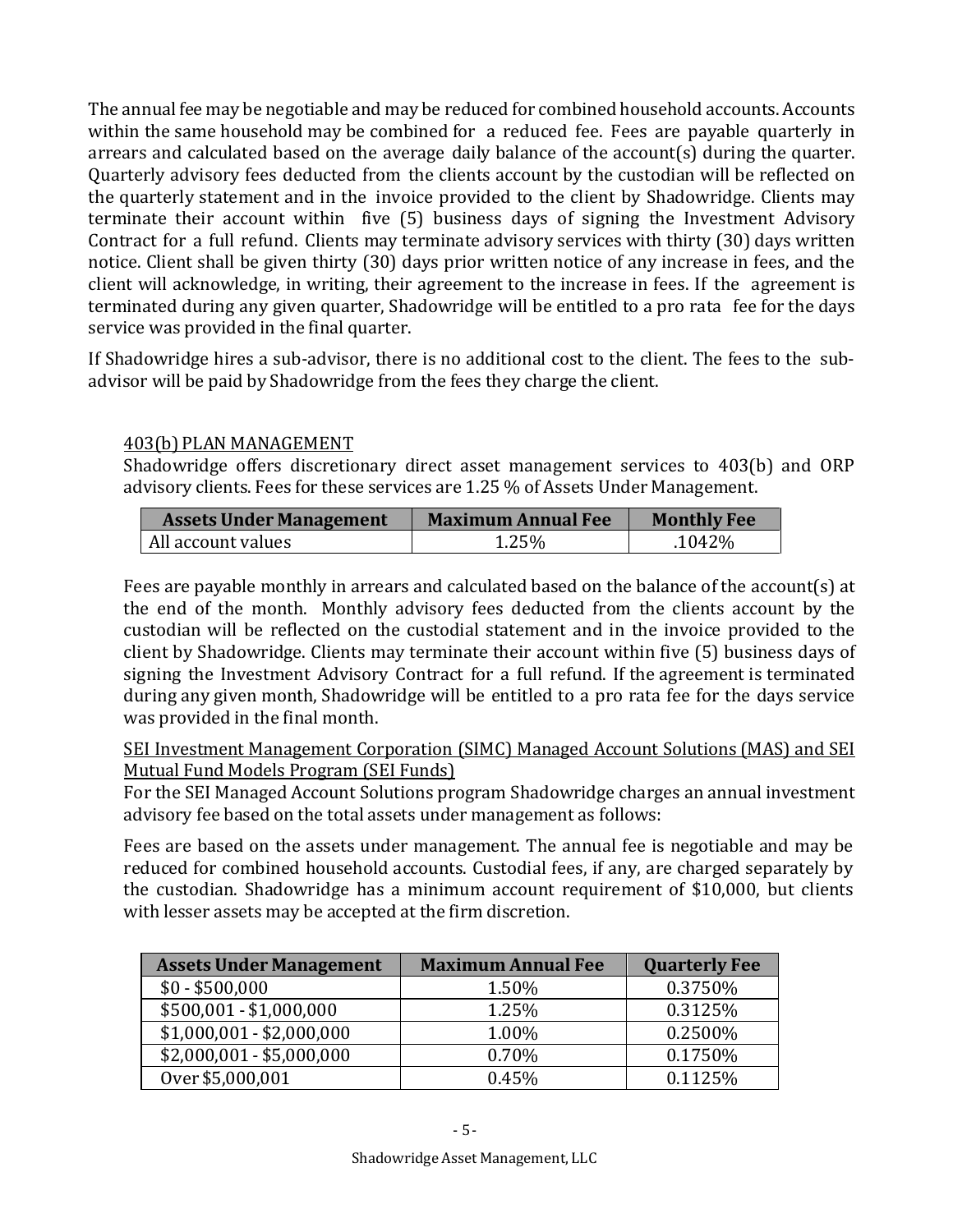SIMC's advisory fee schedule for MAS range from .10% to 1.25%. Certain Clients may receive a fee discount, at the sole discretion of SIMC. These fees may be higher or lower than those charged by other investment advisors for similar services. SIMC may pay a portion of this fee to the portfolio manager acting as the account's Overlay Manager or retain the fee itself if it is serving as the Overlay Manager.

Each SEI Fund pays an advisory fee to SIMC that is based on a percentage of the portfolio's average daily net assets, as described in the mutual fund's prospectus. From such amount, SIMC pays the sub-advisor(s) to the fund. SIMC's fund advisory fee varies, but it typically ranges from .10% - 1.50% of the portfolio's average daily net assets for its advisory services. Affiliates of SIMC provide administrative, distribution and transfer agency services to all of the portfolios within the SEI Funds, as described in the SEI Funds' registration statements. Clients can refer to their account application for specific information on SPTC custody fees.

Client agrees to pay to Shadowridge and SIMC an annual investment advisory fee which is payable quarterly in arrears and calculated based on the average daily balance of the account(s) during the quarter. In the event of termination of the Account, Shadowridge is entitled to a pro rata fee for the days service was provided in the final quarter. Quarterly advisory fees deducted from the clients account by the custodian will be reflected on the quarterly statement. Clients may terminate their account within five (5) business days of signing the Investment Advisory Contract for a full refund. Clients may terminate advisory services with thirty (30) days written notice. Client shall be given thirty (30) days prior written notice of any increase in fees, and the client will acknowledge, in writing, their agreement to the increase in fees.

SIMC's advisory fee schedule for MAS range from .10% to 1.25%. Certain Clients may receive a fee discount, at the sole discretion of SIMC. These fees may be higher or lower than those charged by other investment advisors for similar services. SIMC may pay a portion of this fee to the portfolio manager acting as the account's Overlay Manager or retain the fee itself if it is serving as the Overlay Manager.

#### FINANCIAL PLANNING

Fees for financial planning are due upon signing the agreement and are as follows:

- *Focused Financial Goal \$995*
- *Financial Planning & Organization \$1995*
- *Advanced Financial Design \$2995*

You may cancel within five (5) business days of signing this Agreement for a full refund. Shadowridge requires important documentation from you to create your Financial Plan. If you fail to provide all the requested documentation to Shadowridge, you acknowledge that you may not receive an accurate Financial Plan, or any Financial Plan at all. If you fail to provide all required documentation, Shadowridge is under no obligation to refund your fee.

#### FINANCIALCONSULTING

Financial consulting services are offered based on a negotiable hourly rate of \$200 per hour based on complexity and unique client needs. At the consultation, the client will be provided an estimated fee. Entire fee is due upon completion of the consultation. Services are completed and delivered inside of thirty (30) days. Client may cancel services within five (5) days of signing the advisory agreement with no obligation. If client cancels after the five (5) business days, Shadowridge is due a pro-rata fee based on the percentage of work completed.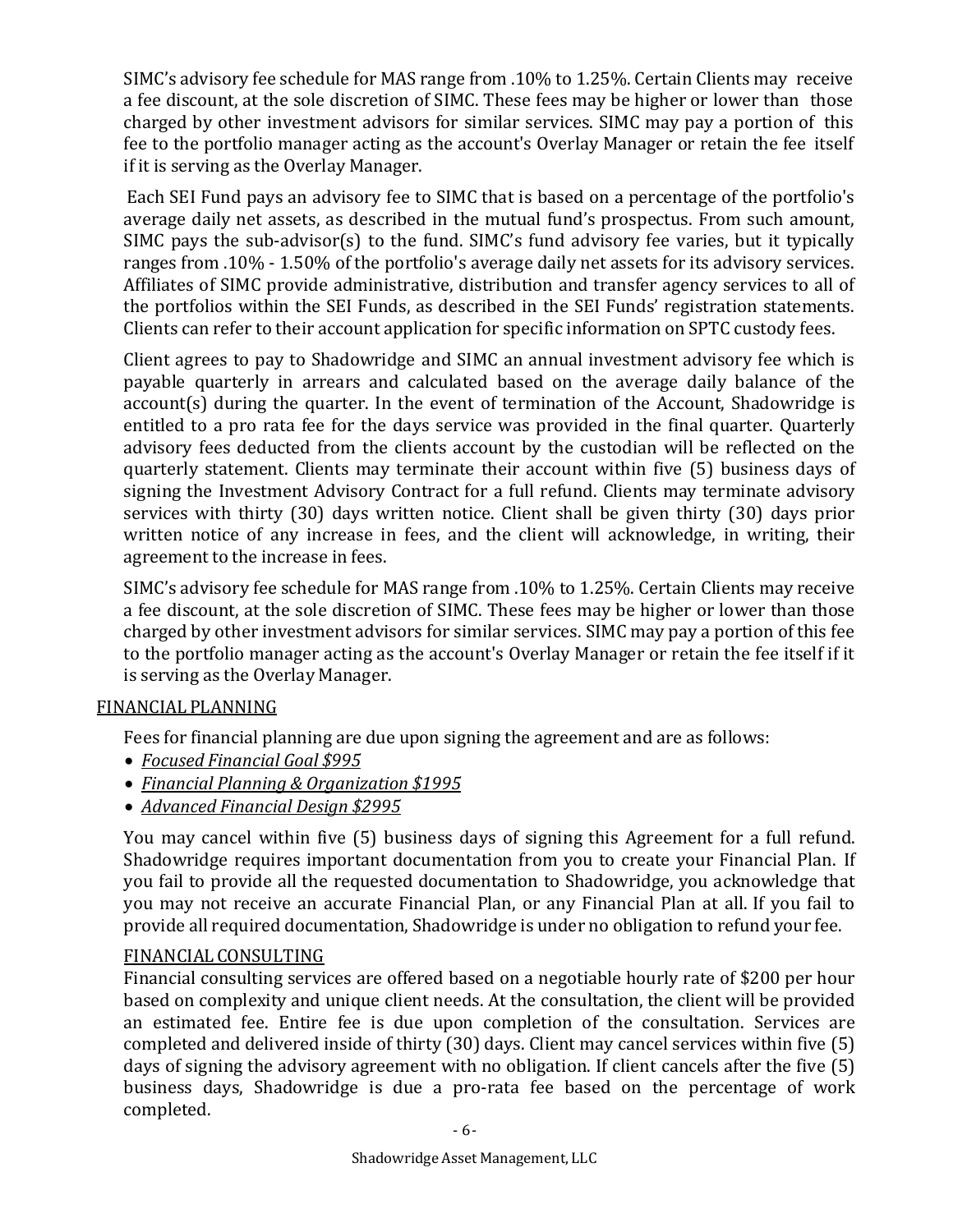#### SUB-ADVISOR FEES

When Shadowridge is hired by other advisors to act as a sub-advisor, Shadowridge is compensated by the introducing advisor.

#### <span id="page-11-0"></span>**Client Payment of Fees**

Investment management fees are payable in arrears either monthly for 403(b) accounts or quarterly for all other accounts and calculated based on the average daily balance of the account(s) during the quarter. Fees are usually deducted from a designated client account to facilitate billing. For client residing in California, a separate invoice will be sent to the client by Shadowridge. The client must consent in advance to direct debiting of their investment account.

Financial planning fees are due at the commencement of the financial plan. Consulting service fees are due at the conclusion of the meeting.

#### <span id="page-11-1"></span>**Additional Client Fees Charged**

Custodians may charge transaction fees on purchases or sales of certain mutual funds, equities and exchange-traded funds. These charges may include Mutual Fund transactions fees, postage and handling and miscellaneous fees. These transaction charges are usually small and incidental to the purchase or sale of a security. The selection of the security is more important than the nominal fee that the custodian charges to buy or sell the security.

Shadowridge, in its sole discretion, may waive its minimum fee and/or charge a lesser investment advisory fee based upon certain criteria (e.g., historical relationship, type of assets, anticipated future earning capacity, anticipated future additional assets, dollar amounts of assets to be managed, related accounts, account composition, negotiations with clients, etc.).

For more details on the brokerage practices, see Item 12 of this brochure.

#### <span id="page-11-2"></span>**Prepayment of Client Fees**

Shadowridge charges financial planning fees in advance.

#### <span id="page-11-3"></span>**External Compensation for the Sale of Securities to Clients**

No external compensation for the sale of securities is received by either Shadowridge or any of its employees.

## <span id="page-11-4"></span>**Item 6: Performance-Based Fees and Side-by-Side Management**

#### <span id="page-11-5"></span>**Sharing of Capital Gains**

Shadowridge does not charge any performance-based fees, which are fees based on a share of capital gains on or capital appreciation of your assets.

## <span id="page-11-6"></span>**Item 7: Types of Clients**

#### <span id="page-11-7"></span>**Description**

Shadowridge generally provides investment advice to individuals, 403(b)s, Texas ORPs, trusts, estates, or charitable organizations, corporations, business entities or other investment advisors. Client relationships vary in scope and length of service.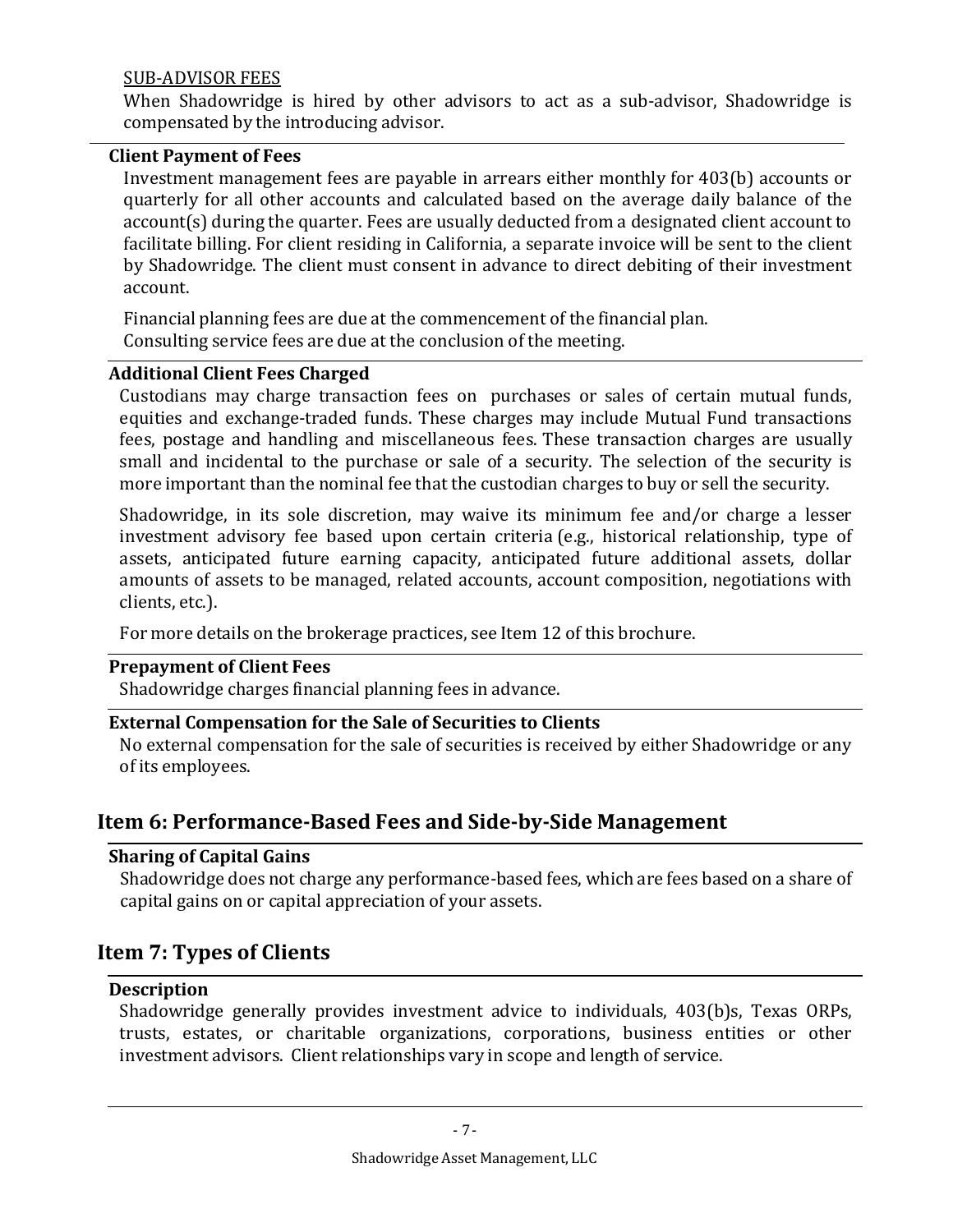#### <span id="page-12-0"></span>**Account Minimums**

Shadowridge has a minimum account size of \$10,000 for Asset Management accounts, but clients with lesser assets may be accepted at the firm discretion. Shadowridge reserves the right to waive the minimum at its discretion. There is no minimum for 403(b) and ORP accounts.

## <span id="page-12-1"></span>**Item 8: Methods of Analysis, Investment Strategies and Risk of Loss**

#### <span id="page-12-2"></span>**Methods of Analysis**

Security analysis methods may include fundamental analysis, technical analysis, and cyclical analysis. Investing in securities involves risk of loss that clients should be prepared to bear. Past performance is not a guarantee of future returns.

Fundamental analysis involves evaluating a stock using real data such as company revenues, earnings, return on equity, and profits margins to determine underlying value and potential growth. Technical analysis involves evaluating securities based on past prices and volume. Cyclical analysis involves analyzing the cycles of the market.

The main sources of information include financial newspapers and magazines, corporate rating services, data feeds, subscriptions, annual reports, prospectuses, and filings with the Securities and Exchange Commission.

#### <span id="page-12-3"></span>**Investment Strategy**

The investment strategy for a specific client is based upon the objectives stated by the client during consultations. The client may change these objectives at any time. Each client executes an Investment Policy Statement or Risk Tolerance that documents their objectives and their desired investment strategy.

Other strategies may include long-term purchases, short-term purchases, trading, and option writing (including covered options, uncovered options or spreading strategies).

#### <span id="page-12-4"></span>**Security Specific Material Risks**

Fundamental analysis may involve interest rate risk, market risk, business risk, and financial risk. Risks involved in technical analysis are inflation risk, reinvestment risk, and market risk. Cyclical analysis involves inflation risk, market risk, and currency risk.

All investment programs have certain risks that are borne by the investor. Our investment approach constantly keeps the risk of loss in mind. Investors face the following investment risks and should discuss these risks with Shadowridge:

- *Interest-rate Risk*: Fluctuations in interest rates may cause investment prices to fluctuate. For example, when interest rates rise, yields on existing bonds become less attractive, causing their market values to decline.
- *Market Risk*: The price of a security, bond, or mutual fund may drop in reaction to tangible and intangible events and conditions. This type of risk is caused by external factors independent of a security's particular underlying circumstances. For example, political, economic and social conditions may trigger market events.
- *Inflation Risk*: When any type of inflation is present, a dollar today will buy more than a dollar next year, because purchasing power is eroding at the rate of inflation.
- *Currency Risk*: Overseas investments are subject to fluctuations in the value of the dollar against the currency of the investment's originating country. This is also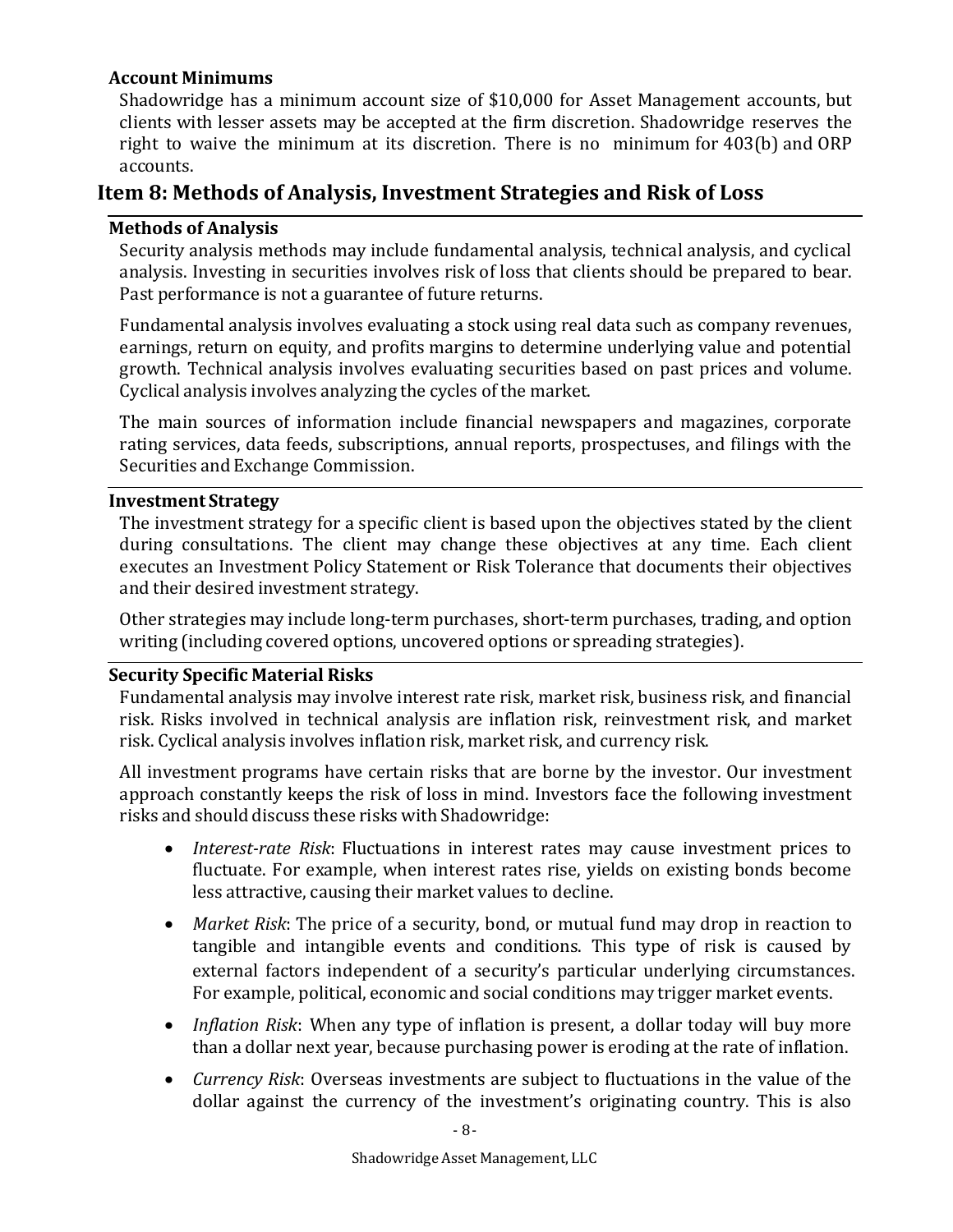referred to as exchange rate risk.

- *Reinvestment Risk*: This is the risk that future proceeds from investments may have to be reinvested at a potentially lower rate of return (i.e. interest rate). This primarily relates to fixed income securities.
- *Business Risk*: These risks are associated with a particular industry or a particular company within an industry. For example, oil-drilling companies depend on finding oil and then refining it, a lengthy process, before they can generate a profit. They carry a higher risk of profitability than an electric company which generates its income from a steady stream of customers who buy electricity no matter what the economic environment is like.
- *Liquidity Risk*: Liquidity is the ability to readily convert an investment into cash. Generally, assets are more liquid if many traders are interested in a standardized product. For example, Treasury Bills are highly liquid, while real estate properties are not.
- *Financial Risk*: Excessive borrowing to finance a business' operations increases the risk of profitability, because the company must meet the terms of its obligations in good times and bad. During periods of financial stress, the inability to meet loan obligations may result in bankruptcy and/or a declining market value.

## <span id="page-13-0"></span>**Item 9: Disciplinary Information**

#### **Criminal or Civil Actions**

The firm and its management have not been involved in any criminal or civil action.

#### <span id="page-13-1"></span>**Administrative Enforcement Proceedings**

The firm and its management have not been involved in administrative enforcement proceedings.

#### <span id="page-13-2"></span>**Self-Regulatory Organization Enforcement Proceedings**

The firm and its management have not been involved in legal or disciplinary events that are material to a client's or prospective client's evaluation of Shadowridge of the integrity of its management.

## <span id="page-13-3"></span>**Item 10: Other Financial Industry Activities and Affiliations**

#### <span id="page-13-4"></span>**Broker-Dealer or Representative Registration**

Neither Shadowridge nor any of its employees are registered as a broker-dealer or registered representative.

#### <span id="page-13-5"></span>**Futures or Commodity Registration**

Ryan C. Redfern is a Managing Member of Shadowridge Capital, LLC a registered commodity pool operator.

#### <span id="page-13-6"></span>**Material Relationships Maintained by this Advisory Business and Conflicts of Interest**

Ryan C. Redfern is an independent insurance agent. He spent less than 1% of his time in this business. From time to time, he offers clients advice or products from those activities.

These practices represent conflicts of interest because it gives Mr. Redfern an incentive to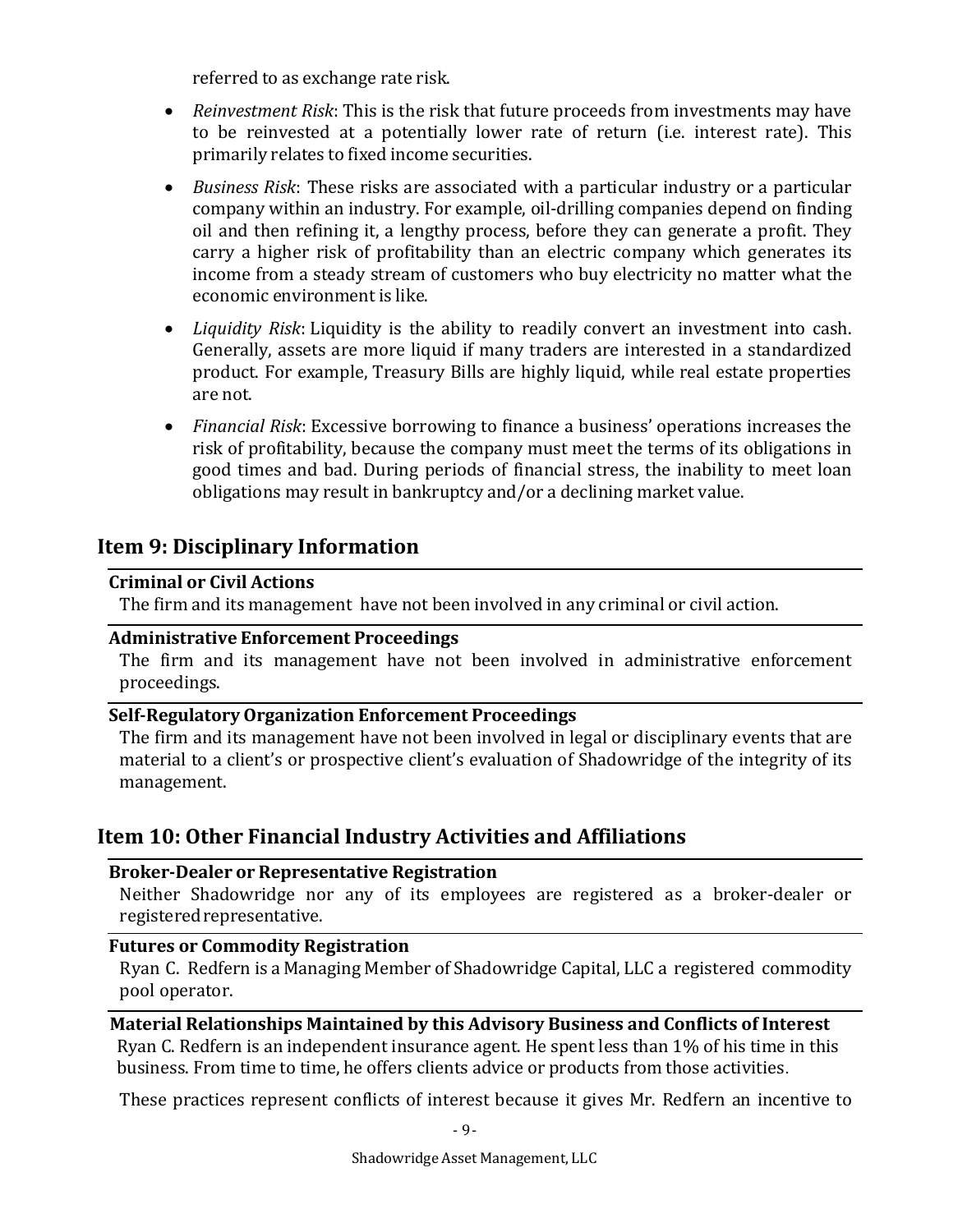recommend products based on the commission amount received. This conflict is mitigated by disclosures, procedures, and the firm's Fiduciary obligation to act in the best interest of the clients and the clients are not required to purchase any products. Clients have the option to purchase these products through another registered representative of their choosing.

Ryan C. Redfern is the Managing Member of Shadowridge Capital, LLC and a principal of Apex Fund GP, LP the general partner of Shadowridge Apex Fund, LP. Shadowridge Capital, LLC is the registered commodity pool operator that manages the Shadowridge Apex Fund, LP. From time to time, he offers client an opportunity to invest in the Shadowridge Apex Fund, LP.

A conflict of interest exists because Mr. Redfern has a material financial interest in recommending investment in the Shadowridge Apex Fund, LP. This conflict is mitigated by disclosures, procedures, and the firm's Fiduciary obligation to act in the best interest of the clients and the clients are not required to invest in the Shadowridge Apex Fund, LP. Clients have the option to in similar investment vehicles through registered investment adviser of their choosing.

#### <span id="page-14-0"></span>**Recommendations or Selections of Other Investment Advisors and Conflicts of Interest**

From time to time, Shadowridge may also utilize the services of a sub-advisor to manage clients' investment portfolios. Sub-advisors will maintain the models or investment strategies agreed upon between Sub-advisor and Shadowridge. Sub-advisors execute all trades on behalf of Shadowridge in client accounts. Shadowridge will be responsible for the overall direct relationship with the client. Shadowridge retains the authority to terminate the Sub-advisor relationship at Shadowridge's discretion.

In addition to the authority granted to Shadowridge under the Agreement, Client hereby grants Shadowridge full discretionary authority and authorizes Shadowridge to select and appoint one or more independent investment advisors ("Advisors") to provide investment advisory services to Client without prior consultation with or the prior consent of Client. Such Advisors shall have all of the same authority relating to the management of Client's investment accounts as is granted to Shadowridge in the Agreement. In addition, at Shadowridge's discretion, Shadowridge may grant such Advisors full authority to further delegate such discretionary investment authority to additional Advisors.

# <span id="page-14-1"></span>**Item 11: Code of Ethics, Participation or Interest in Client Transactions and Personal Trading**

#### <span id="page-14-2"></span>**Code of Ethics Description**

The employees of Shadowridge have committed to a Code of Ethics ("Code"). The purpose of our Code is to set forth standards of conduct expected of Shadowridge employees and addresses conflicts that may arise. The Code defines acceptable behavior for employees of Shadowridge. The Code reflects Shadowridge and its supervised persons' responsibility to act in the best interest of their client.

One area the Code addresses is when employees buy or sell securities for their personal accounts and how to mitigate any conflict of interest with our clients. We do not allow any employees to use non-public material information for their personal profit or to use internal research for their personal benefit in conflict with the benefit to our clients.

Shadowridge's policy prohibits any person from acting upon or otherwise misusing non-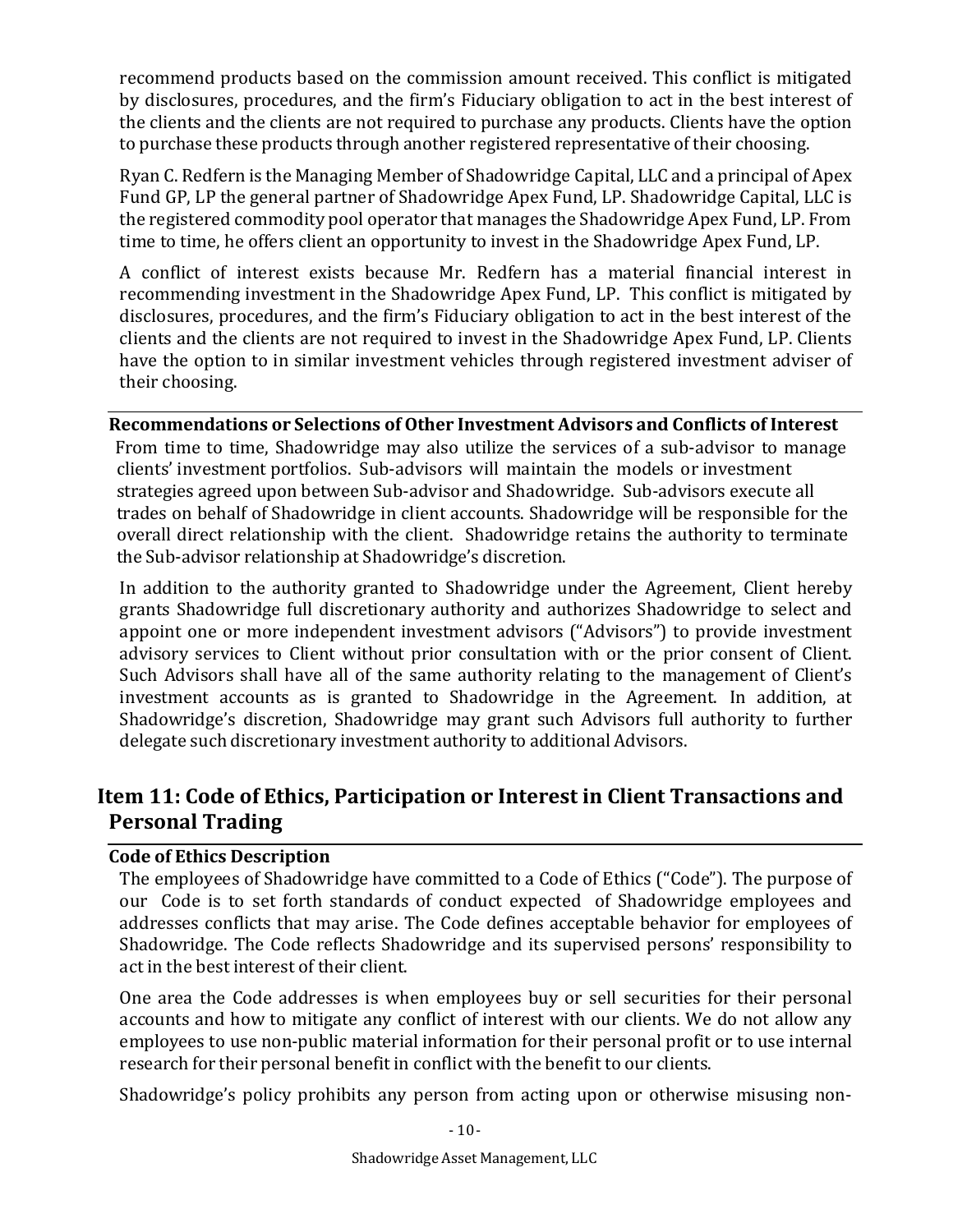public or inside information. No advisory representative or other employee, officer or director of Shadowridge may recommend any transaction in a security or its derivative to advisory clients or engage in personal securities transactions for a security or its derivatives if the advisory representative possesses material, non-public information regarding the security.

Shadowridge's Code is based on the guiding principle that the interests of the client are our top priority. Shadowridge's officers, directors, advisors, and other employees have a fiduciary duty to our clients and must diligently perform that duty to maintain the complete trust and confidence of our clients. When a conflict arises, it is our obligation to put the client's interests over the interests of either employees or the company.

The Code applies to "access" persons. "Access" persons are employees who have access to non-public information regarding any clients' purchase or sale of securities, or non-public information regarding the portfolio holdings of any reportable fund, who are involved in making securities recommendations to clients, or who have access to such recommendations that are non-public.

The firm will provide a copy of the Code of Ethics to any client or prospective client upon request.

#### <span id="page-15-0"></span>**Investment Recommendations Involving a Material Financial Interest and Conflict of Interest**

Shadowridge and its employees do recommend to clients, securities in which we have a material financial interest. Shadowridge's decision to recommend that a client invests in Shadowridge Apex Fund, LP is based solely on the suitability of the investment for the particular client.

#### <span id="page-15-1"></span>**Advisory Firm Purchase of Same Securities Recommended to Clients and Conflicts of Interest**

Shadowridge and its employees may buy or sell securities that are also held by clients. In order to mitigate conflicts of interest such as front running of client trades, employees are required to disclose all reportable securities transactions as well as provide Shadowridge with copies of their brokerage statements.

The Chief Compliance Officer of Shadowridge is Ryan C. Redfern. He reviews all employee trades each quarter. The personal trading reviews ensure that the personal trading of employees does not affect the markets and that clients of the firm receive preferential treatment over employee transactions.

#### <span id="page-15-2"></span>**Client Securities Recommendations or Trades and Concurrent Advisory Firm Securities Transactions and Conflicts of Interest**

Shadowridge does not maintain a firm proprietary trading account and does not have a material financial interest in any securities being recommended and therefore no conflicts of interest exist. However, employees may buy or sell securities at the same time they buy or sell securities for clients. In order to mitigate conflicts of interest such as front running, employees are required to disclose all reportable securities transactions as well as provide Shadowridge with copies of their brokerage statements.

The Chief Compliance Officer of Shadowridge is Ryan C. Redfern. He reviews all employee trades each quarter. The personal trading reviews ensure that the personal trading of employees does not affect the markets and that clients of the firm receive preferential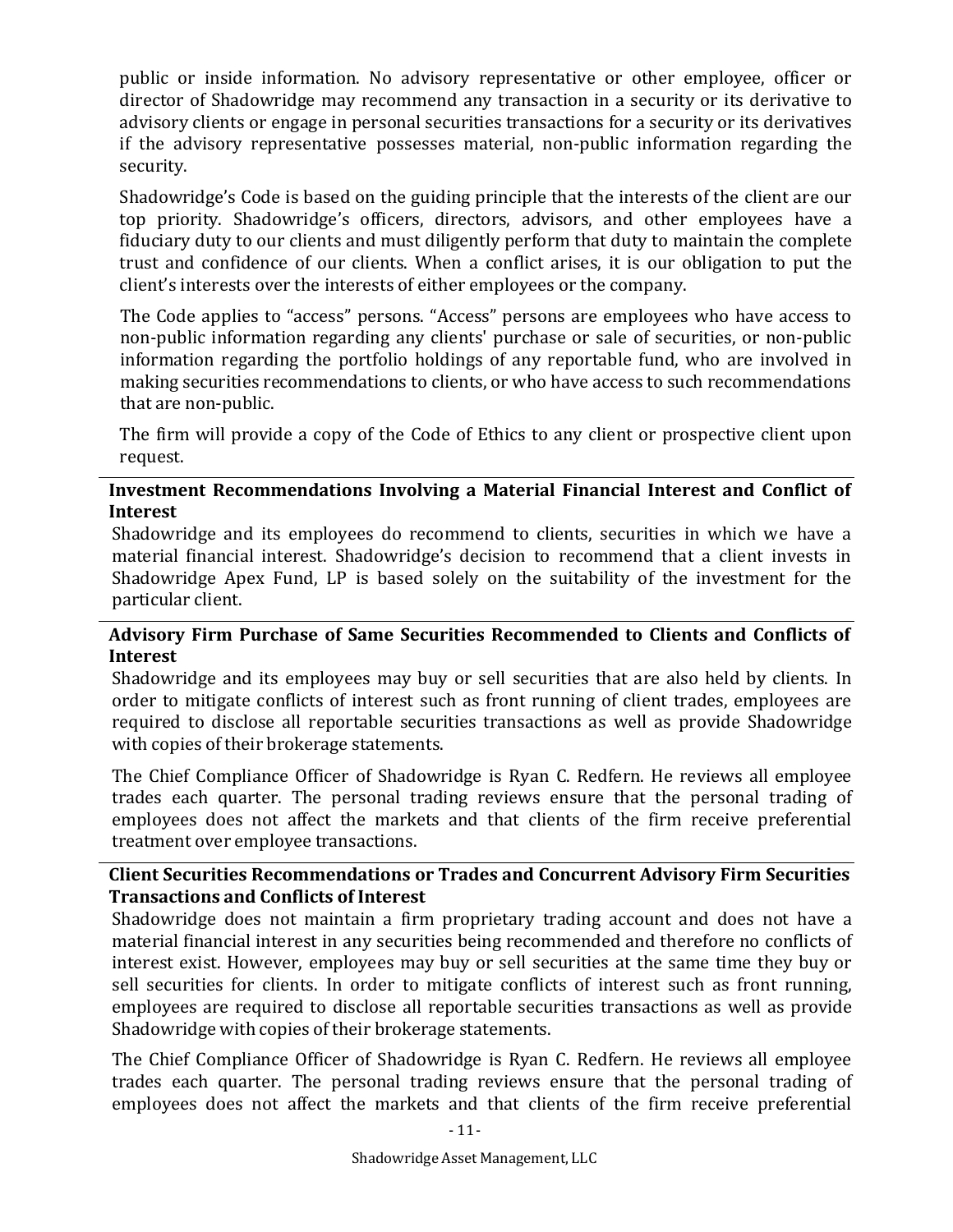# <span id="page-16-0"></span>**Item 12: Brokerage Practices**

#### <span id="page-16-1"></span>**Factors Used to Select Broker-Dealers for Client Transactions**

Shadowridge may recommend the use of a particular broker-dealer or may utilize a brokerdealer of the client's choosing. Shadowridge will select appropriate brokers based on a number of factors including but not limited to their relatively low transaction fees and reporting ability. Shadowridge relies on its broker to provide its execution services at the best prices available. Lower fees for comparable services may be available from other sources. Clients pay for any and all custodial fees in addition to the advisory fee charged by Shadowridge.

#### • *Directed Brokerage*

In circumstances where a client directs Shadowridge to use a certain broker-dealer, Shadowridge still has a fiduciary duty to its clients. The following may apply with Directed Brokerage: Shadowridge's inability to negotiate commissions, to obtain volume discounts, there may be a disparity in commission charges among clients, and conflicts of interest arising from brokerage firm referrals.

• *Best Execution*

Investment advisors who manage or supervise client portfolios on a discretionary basis have a fiduciary obligation of best execution. The determination of what may constitute best execution and price in the execution of a securities transaction by a broker involves a number of considerations and is subjective. Factors affecting brokerage selection include the overall direct net economic result to the portfolios, the efficiency with which the transaction is effected, the ability to effect the transaction where a large block is involved, the operational facilities of the broker-dealer, the value of an ongoing relationship with such broker and the financial strength and stability of the broker. The firm does not receive any portion of the trading fees.

• *Soft Dollar Arrangements*

The Securities and Exchange Commission defines soft dollar practices as arrangement under which products or services other than execution services are obtained by Shadowridge from or through a broker-dealer in exchange for directing client transactions to the broker-dealer. As permitted by Section 28(e) of the Securities Exchange Act of 1934, Shadowridge receives economic benefits as a result of commissions generated from securities transactions by the broker-dealer from the accounts of Shadowridge. These benefits include both proprietary research from the broker and other research written by third parties.

While there is no direct link between Shadowridge's participation in this soft dollar arrangement and the advice provided to clients, this arrangement could be considered a conflict of interest that clients need to be made aware of, and which clients should consider when choosing an advisor. This soft dollar arrangement does not diminish Shadowridge's duty to act in the best interest of its clients, including seeking best execution of trades for its clients.

## <span id="page-16-2"></span>**Aggregating Securities Transactions for Client Accounts** Shadowridge is authorized in its discretion to aggregate purchases and sales and other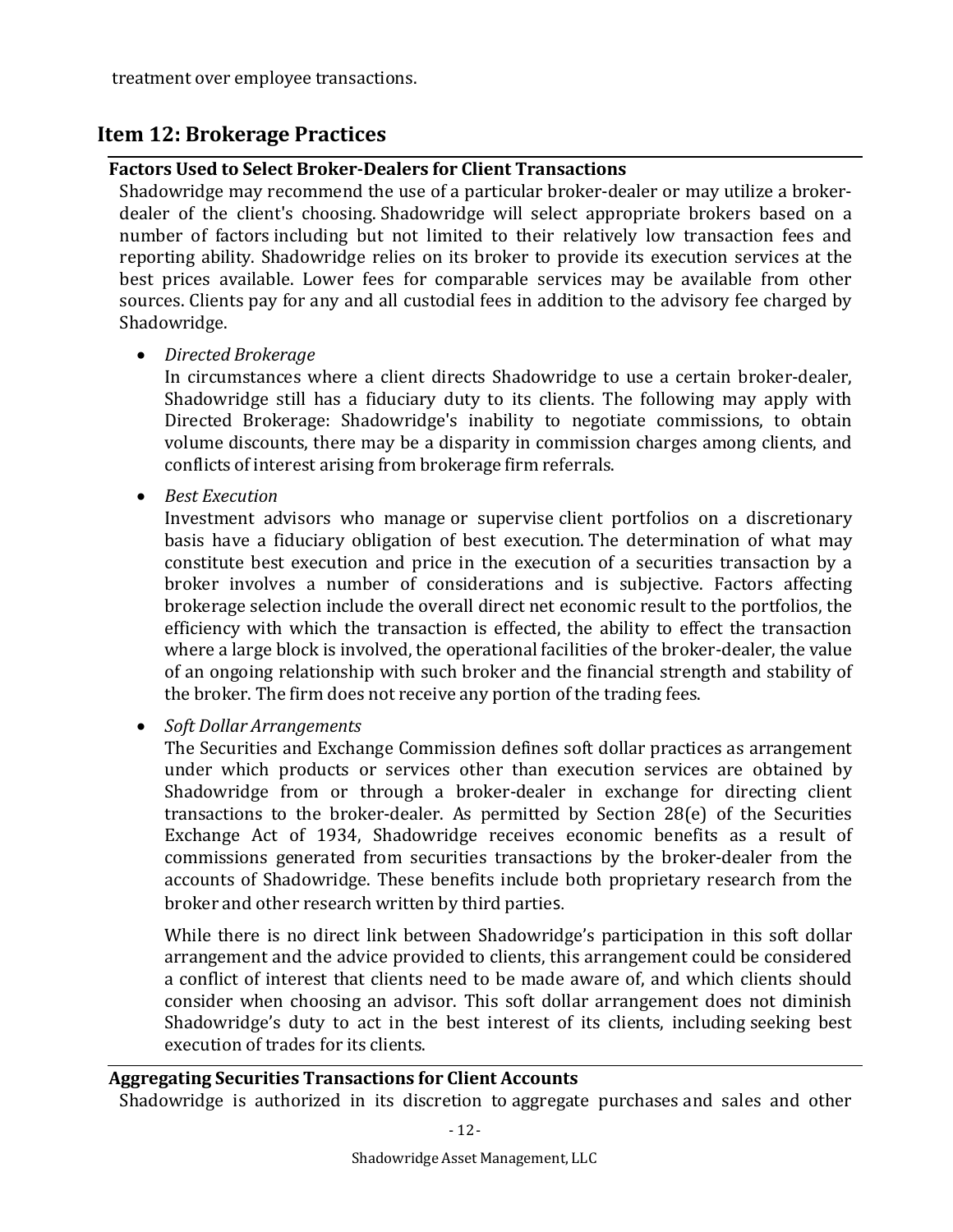transactions made for the account with purchases and sales and transactions in the same securities for other Clients of Shadowridge. All clients participating in the aggregated order shall receive an average share price with all other transaction costs shared on a pro-rated basis.

## <span id="page-17-0"></span>**Item 13: Review of Accounts**

#### <span id="page-17-1"></span>**Schedule for Periodic Review of Client Accounts or Financial Plans and Advisory Persons Involved**

Account reviews are performed quarterly by Ryan C. Redfern, Chief Compliance Officer. Account reviews are performed more frequently when market conditions dictate.

#### <span id="page-17-2"></span>**Review of Client Accounts on Non-Periodic Basis**

Other conditions that may trigger a review of clients' accounts are changes in the tax laws, new investment information, and changes in a client's own situation.

#### <span id="page-17-3"></span>**Content of Client Provided Reports and Frequency**

Clients receive written account statements no less than quarterly for managed accounts. Account statements are issued by the custodian (either Fidelity for 403(b) accounts or Texas ORP accounts, Trust Company of America or Interactive Brokers for all other accounts managed directly by Shadowridge, or the custodian of the TPM). Client receives confirmations of each transaction in account from Custodian and an additional statement during any month in which a transaction occurs.

# <span id="page-17-4"></span>**Item 14: Client Referrals and Other Compensation**

#### <span id="page-17-5"></span>**Economic Benefits Provided to the Advisory Firm from External Sources and Conflicts of Interest**

Shadowridge is paid a fee by other investment advisors who have hired them as a subadvisor to manage a portion or all client assets. This creates a conflict of interest as Retail clients entering into an agreement with Shadowridge may pay more or less to obtain Shadowridge's investment management services than clients of other investment advisors using Shadowridge as a sub-advisor.

#### <span id="page-17-6"></span>**Advisory Firm Payments for Client Referrals**

Shadowridge may, from time to time, enter into agreements with individuals and organizations, which may be affiliated or unaffiliated with Shadowridge, that refer clients to Shadowridge in exchange for compensation. All such agreements will be in writing and comply with the requirements of Federal or State regulation. If a client is introduced to Shadowridge by a solicitor, Shadowridge may pay that solicitor a fee. While the specific terms of each agreement may differ, generally, the compensation will be based upon Shadowridge's engagement of new clients and is calculated using a varying percentage of the fees paid to Shadowridge by such clients. Any such fee shall be paid solely from Shadowridge's investment management fee and shall not result in any additional charge to the client.

Each prospective client who is referred to Shadowridge under such an arrangement will receive a copy of this brochure and a separate written disclosure document disclosing the nature of the relationship between the solicitor and Shadowridge and the amount of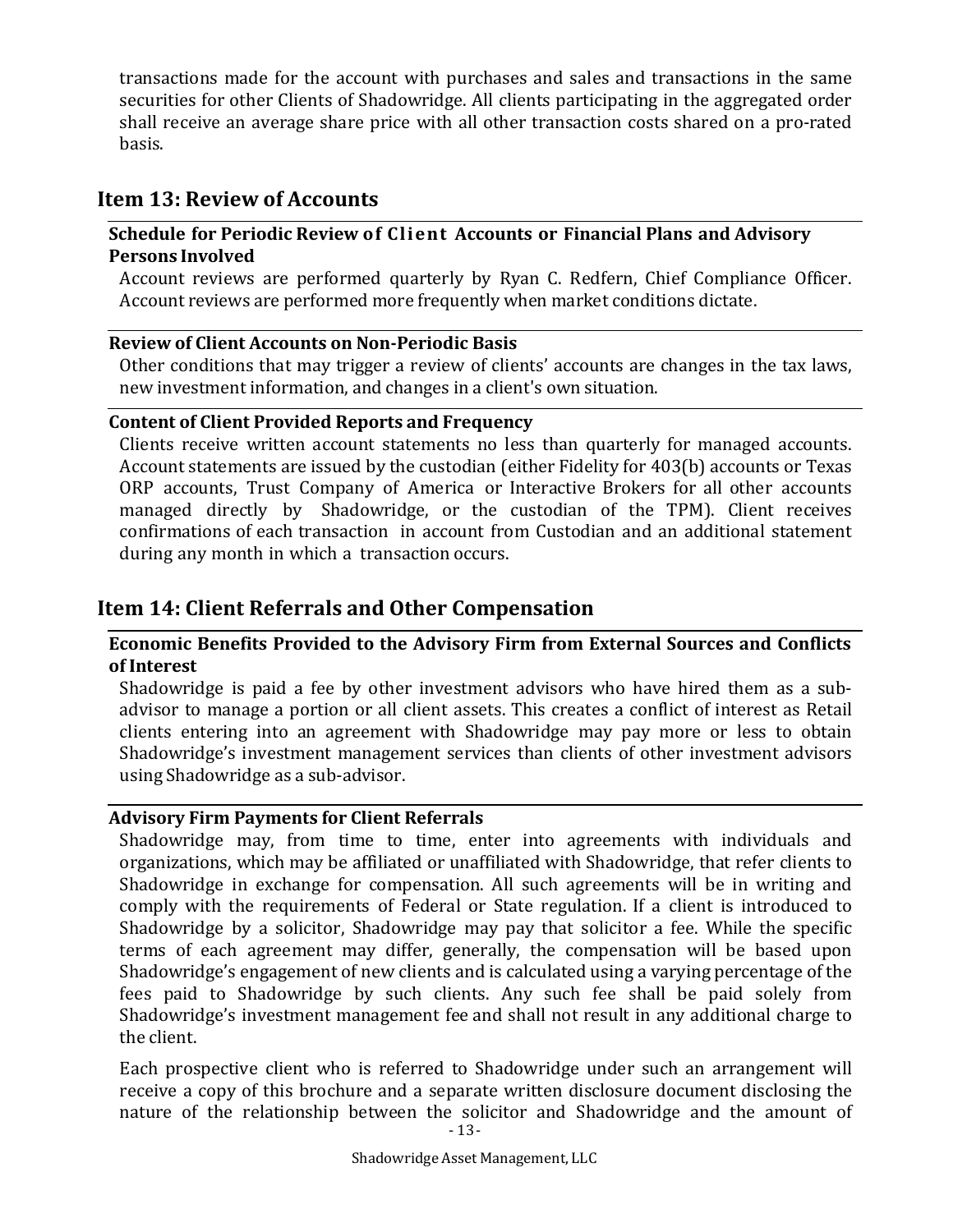compensation that will be paid by Shadowridge to the solicitor. The solicitor is required to obtain the client's signature acknowledging receipt of Shadowridge's disclosure brochure and the solicitor's written disclosure statement.

## <span id="page-18-0"></span>**Item 15: Custody**

#### <span id="page-18-1"></span>**Account Statements**

All assets are held at qualified custodians, which means the custodians provide account statements directly to clients at their address of record at least quarterly. Clients are urged to review the statements upon receipt and notify Shadowridge of any discrepancies.

Shadowridge is deemed to have constructive custody solely because advisory fees are directly deducted from clients account by the custodian on behalf of Shadowridge.

## <span id="page-18-2"></span>**Item 16: Investment Discretion**

#### <span id="page-18-3"></span>**Discretionary Authority for Trading**

Shadowridge accepts discretionary authority to manage securities accounts on behalf of clients. Shadowridge has the authority to determine, without obtaining specific client consent, the securities to be bought or sold, and the amount of the securities to be bought or sold. However, Shadowridge consults with the client prior to each trade to obtain concurrence if a blanket trading authorization has not been given.

The client approves the custodian to be used and the commission rates paid to the custodian. Shadowridge does not receive any portion of the transaction fees or commissions paid by the client to the custodian on certain trades.

# <span id="page-18-4"></span>**Item 17: Voting Client Securities**

#### <span id="page-18-5"></span>**Proxy Votes**

Shadowridge does not vote proxies on securities. Clients are expected to vote their own proxies. The client will receive their proxies directly from the custodian of their account or from a transfer agent.

## <span id="page-18-6"></span>**Item 18: Financial Information**

#### <span id="page-18-7"></span>**Balance Sheet**

A balance sheet is not required to be provided because Shadowridge does not serve as a custodian for client funds or securities and Shadowridge does not require prepayment of fees of more than \$500 per client and six months or more in advance.

#### <span id="page-18-9"></span><span id="page-18-8"></span>**Financial Conditions Reasonably Likely to Impair Advisory Firm's Ability to Meet Commitments to Clients**

Shadowridge has no condition that is reasonably likely to impair our ability to meet contractual commitments to our clients.

#### <span id="page-18-10"></span>**Bankruptcy Petitions during the Past Ten Years**

Neither Shadowridge nor its management has had any bankruptcy petitions in the last ten